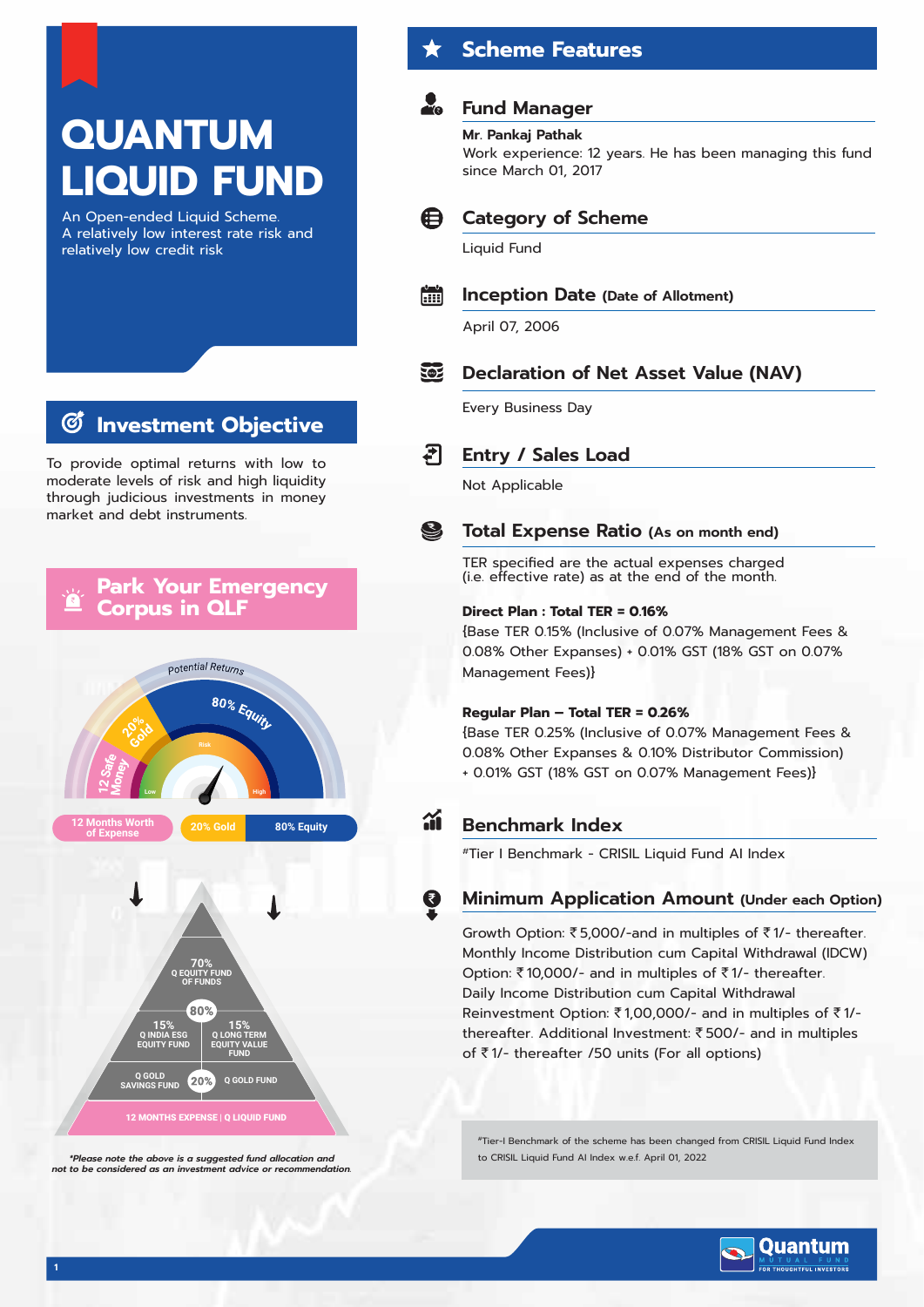# **QUANTUM LIQUID FUND**

An Open-ended Liquid Scheme. A relatively low interest rate risk and relatively low credit risk

#### **Scheme Features**

#### **Investment Options**

Growth, Daily Reinvestment of Income Distribution Cum Capital Withdrawal (IDCW) Option & Monthly Income Distribution cum Capital Withdrawal (IDCW) Option – Two facilities (a) Payout of Income Distribution Cum Capital Withdrawal (IDCW) Facility; and (b) Reinvestment of Income Distribution Cum Capital Withdrawal (IDCW) Facility



R

#### **Redemption Proceeds**

Processed through RTGS/NEFT mode on T+1 basis from the date of transaction where the investor's Bank details are available. Processed through cheque on T+1 basis from the date of transaction where the required Bank details of investor are not available

#### **Exit Load**

For complete details on Exit Load please refer page no. 5

| <b>NAV</b><br>(as on May 31, 2022) | Direct Plan<br>(₹/Unit) | <b>Regular Plan</b><br>(₹/Unit) |
|------------------------------------|-------------------------|---------------------------------|
| Daily IDCW Option                  | 10.0085                 | 10.0002                         |
| Monthly IDCW Option                | 10.0193                 | 10.0130                         |
| Growth Option                      | 28.8737                 | 28.7606                         |
|                                    |                         |                                 |

| AUM ₹(In Crores)<br>(as on May 31, 2022) |  |
|------------------------------------------|--|
|                                          |  |

**Average AUM\*** 515.56

**Absolute AUM** 514.50

\*Cumulative Daily AUM / No of days in the month

The mentioned Tax Rates shall be increased by applicable surcharge, If any, Health and Education Cess @ 4% where ever as applicable. Equity oriented schemes will also attract Securities Transaction Tax (STT) @ 0.001% at the time of redemption and switch to other schemes.

Stamp Duty applicable on Investors subscription unit transactions including Switch in as per the rate mentioned in the Amendments to Indian Stamp Act,1899

**TRANSACTION CHARGES:** No Transaction Charges shall be deducted from the investment amount for applications received in the Regular Plan.



#### **Weighted Average Maturity** Ы **as on May 31, 2022**

| <b>Weighted Average Maturity</b> | Davs |
|----------------------------------|------|
| At the end of the month          | 42   |
| Average during the month         | 42   |
| <b>Modified Duration</b>         | 40   |
| Macaulay's Duration              |      |

| <b>Brokerages &amp;<br/>Commissions Details</b> |            |
|-------------------------------------------------|------------|
| Brokerages on Investments<br>for May 2022       | ₹10,000.00 |
| Distributor commissions<br>paid during May 2022 | ₹12,628.71 |
| Portfolio yield                                 | 463%       |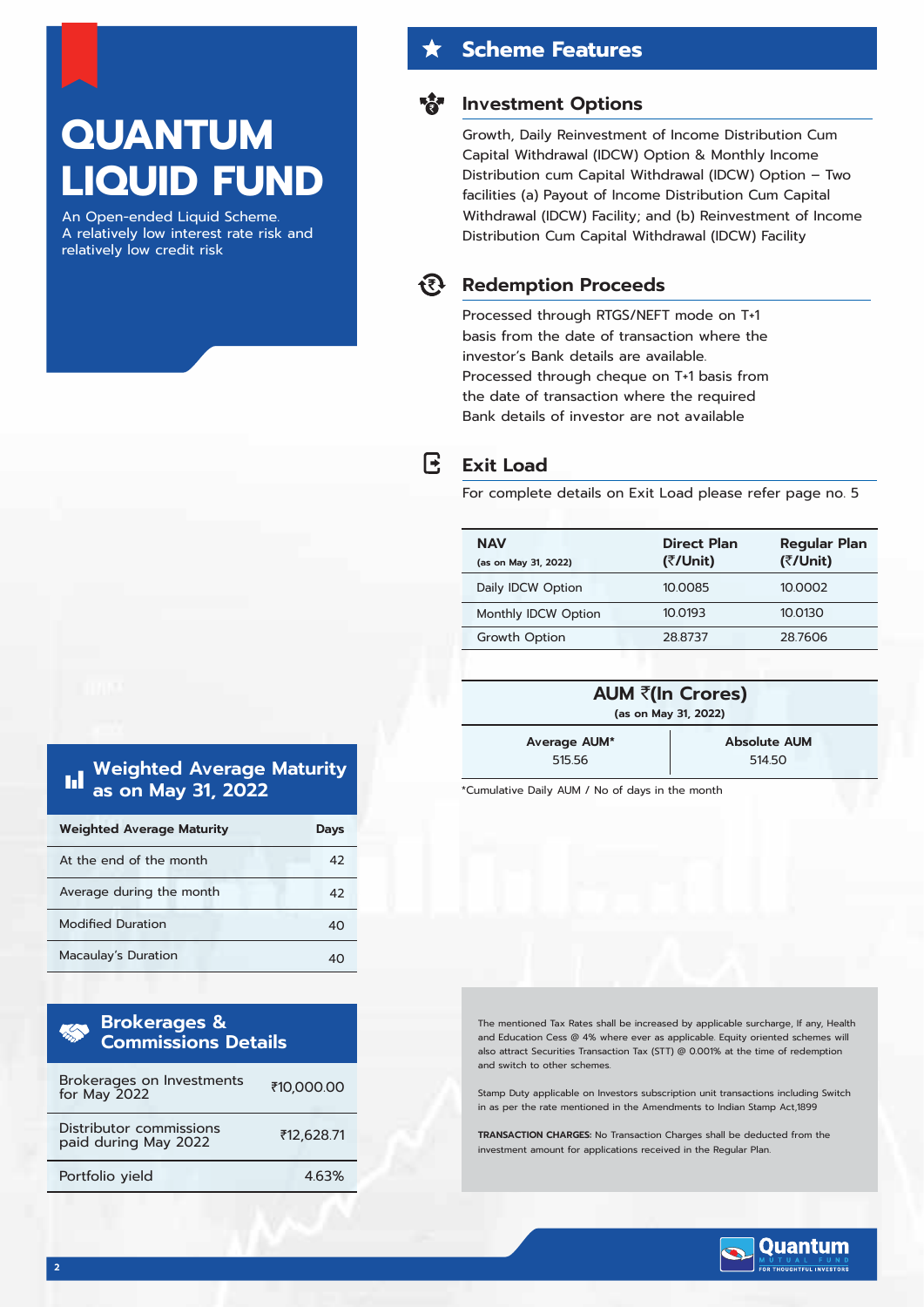| Income Distribution History - Monthly IDCW |                           | Gross IDCW per unit (Rs.) |  |  |
|--------------------------------------------|---------------------------|---------------------------|--|--|
| <b>Record Date</b>                         | <b>Direct Plan</b>        | <b>Regular Plan</b>       |  |  |
|                                            | Individual/Non Individual | Individual/Non Individual |  |  |
| 25-Mar-22                                  | 0.02773996                | 0.02684098                |  |  |
| 25-Apr-22                                  | 0.03132441                | 0.03004326                |  |  |
| 25-May-22                                  | 0.02337459                | 0.02433143                |  |  |

\*Investors are paid IDCW post deduction of TDS on Gross IDCW as applicable as per Finance Act 2020

# **Asset Allocation & Rating Profile (% of Net Assets) as on May 31, 2022**

|                                    |         | 4.83%                                                              | $4.81%$<br>Banks     |                       |
|------------------------------------|---------|--------------------------------------------------------------------|----------------------|-----------------------|
|                                    |         | Power<br>4.86%<br>Construction<br>4.86%<br><b>Govt. Securities</b> |                      |                       |
| <b>Treasury Bills</b>              | 657.02% |                                                                    |                      |                       |
| Finance                            | 14.49%  |                                                                    |                      |                       |
| TREPS & Net Receivable / (Payable) | 9.13%   |                                                                    |                      |                       |
| Govt. Securities                   | 4.86%   | 9.13%<br>TREPS &<br>Net Receivable<br>/(Payable)                   | 100%                 |                       |
| Construction                       | 4.86%   |                                                                    |                      |                       |
| Power                              | 4.83%   |                                                                    |                      |                       |
| <b>Banks</b>                       | 4.81%   |                                                                    |                      |                       |
| <b>Total</b>                       | 100.00% | 14.49%<br>Finance                                                  |                      | 57.02%                |
|                                    |         |                                                                    |                      | <b>Treasury Bills</b> |
|                                    |         |                                                                    |                      |                       |
|                                    |         | <b>TREPS &amp; Net Receivable</b>                                  | 9.13%<br>/ (Payable) |                       |
|                                    |         | 9.73%<br>AAA                                                       |                      |                       |
| Sovereign                          | 61.88%  |                                                                    |                      |                       |
| A1+                                | 19.26%  |                                                                    |                      |                       |
| AAA                                | 9.73%   |                                                                    | 100%                 |                       |
| TREPS & Net Receivable / (Payable) | 9.13%   | 19.26%                                                             |                      |                       |
| <b>Total</b>                       | 100.00% | $A1+$                                                              |                      |                       |
|                                    |         |                                                                    |                      |                       |

**61.88% Sovereign**

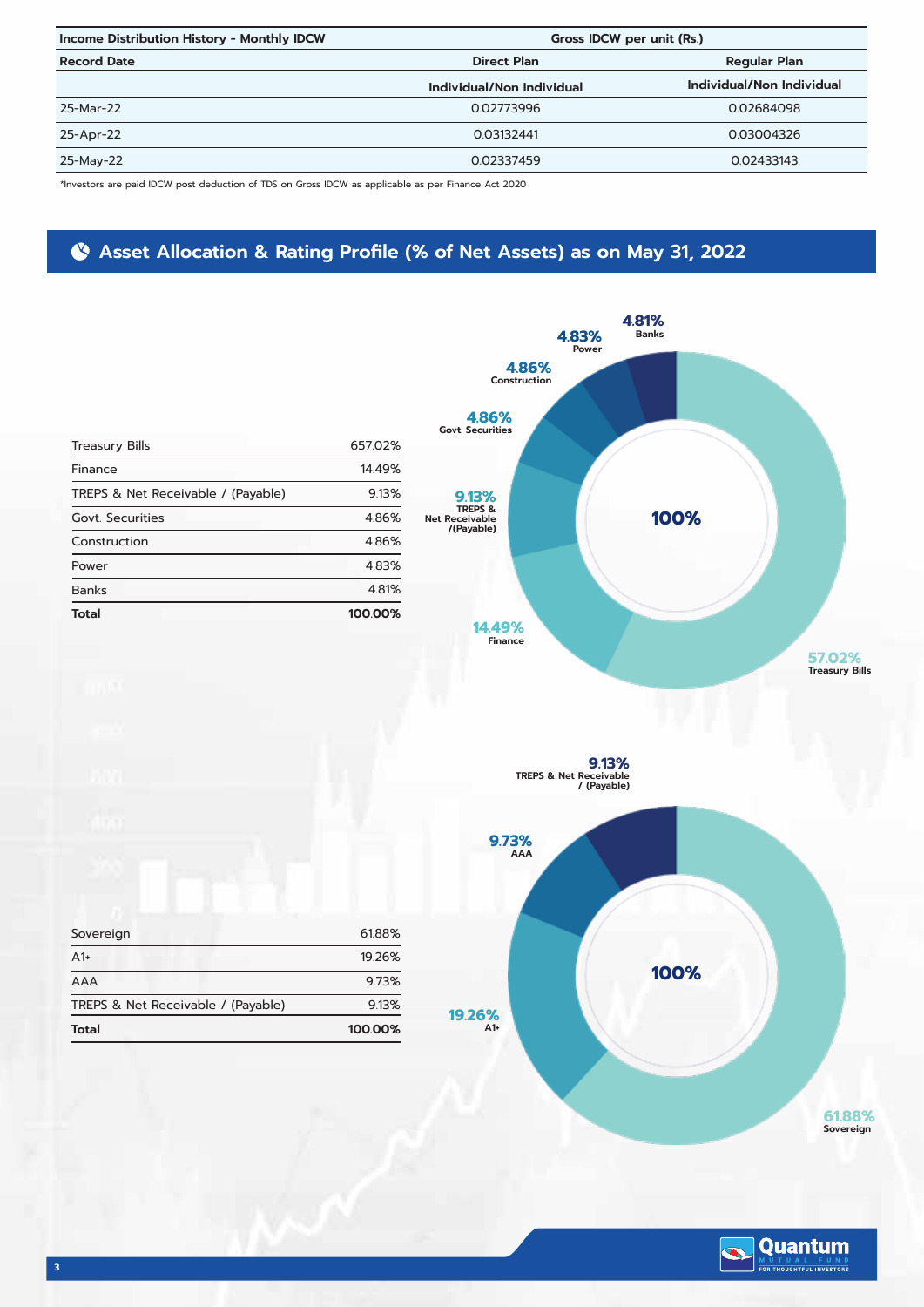# The Scheme is managed by **Mr. Pankaj Pathak.**

**Mr. Pankaj Pathak** is the Fund Manager managing the scheme since **March 01, 2017.**

For other Schemes Managed by Mr. Pankaj Pathak please see page no. 6

#### **Performance of the Scheme**

#### Direct Plan

Current Value ₹10,000 Invested at

Regular Plan

Quantum Liquid Fund - Direct Plan - Growth Option

|                                           |                             |                                                   |                                                 |                          | the beginning of a given period                           |                                                               |
|-------------------------------------------|-----------------------------|---------------------------------------------------|-------------------------------------------------|--------------------------|-----------------------------------------------------------|---------------------------------------------------------------|
| Period                                    | Scheme<br>Returns<br>$(\%)$ | Tier I -<br>Benchmark <sup>#</sup><br>Returns (%) | Additional<br><b>Benchmark</b><br>Returns (%)## | Scheme<br>Returns<br>(5) | Tier I -<br>Benchmark <sup>#</sup><br>Returns $(\bar{z})$ | Additional<br><b>Benchmark</b><br>Returns $(\bar{z})^{\# \#}$ |
| Since Inception (07th Apr 2006)           | 6.78%                       | 6.81%                                             | 6.08%                                           | 28,874                   | 29,015                                                    | 25,972                                                        |
| May 31, 2012 to May 31, 2022 (10 years)** | 6.42%                       | 6.79%                                             | 6.49%                                           | 18,643                   | 19,301                                                    | 18,753                                                        |
| May 31, 2015 to May 31, 2022 (7 years)**  | 5.46%                       | 5.92%                                             | 6.05%                                           | 14,508                   | 14,965                                                    | 15,086                                                        |
| May 31, 2017 to May 31, 2022 (5 years)**  | 4.89%                       | 5.33%                                             | 5.60%                                           | 12,701                   | 12,965                                                    | 13,132                                                        |
| May 31, 2019 to May 31, 2022 (3 years)**  | 3.86%                       | 4.27%                                             | 4.77%                                           | 11,204                   | 11,339                                                    | 11,502                                                        |
| May 31, 2021 to May 31, 2022 (1 year)**   | 3.38%                       | 3.66%                                             | 2.78%                                           | 10,338                   | 10,366                                                    | 10,278                                                        |
| April 30, 2022 to May 31, 2022 (1 month)* | 3.41%                       | 3.70%                                             | $-6.46%$                                        | 10,029                   | 10,031                                                    | 9,945                                                         |
| May 16, 2022 to May 31, 2022 (15 days)*   | 4.57%                       | 4.89%                                             | 5.22%                                           | 10,019                   | 10,020                                                    | 10,021                                                        |
| May 24, 2022 to May 31, 2022 (7 days)*    | 4.34%                       | 4.83%                                             | 3.52%                                           | 10,008                   | 10,009                                                    | 10,007                                                        |

#CRISIL Liquid Fund AI Index, ##CRISIL 1 year T-bill Index.

**Past performance may or may not be sustained in the future.**

Different Plans shall have a different expense structure.

Refer to the section "GIPS Compliance" on Page no. 6 for GIPS related disclosure.

\*Simple Annualized.

\*\*Returns for 1 year and above period are calculated on the basis of Compounded Annualized Growth Rate (CAGR).

Returns are net of total expenses.

#### **Performance of the Scheme**

Quantum Liquid Fund - Regular Plan - Growth Option

|                                           |                                 |                                         |                                                 |                                                 | Current Value ₹10,000 Invested at<br>the beginning of a given period |                                                      |
|-------------------------------------------|---------------------------------|-----------------------------------------|-------------------------------------------------|-------------------------------------------------|----------------------------------------------------------------------|------------------------------------------------------|
| Period                                    | Scheme<br><b>Returns</b><br>(%) | Tier $I -$<br>Benchmark#<br>Returns (%) | Additional<br><b>Benchmark</b><br>Returns (%)## | Scheme<br><b>Returns</b><br>$(\overline{\tau})$ | Tier $l -$<br>Benchmark <sup>#</sup><br>Returns $(₹)$                | Additional<br><b>Benchmark</b><br>Returns $(7)^{##}$ |
| Since Inception (01st Apr 2017)           | 4.85%                           | 5.37%                                   | 5.56%                                           | 12,772                                          | 13,102                                                               | 13,229                                               |
| May 31, 2017 to May 31, 2022 (5 years)**  | 4.81%                           | 5.33%                                   | 5.60%                                           | 12,652                                          | 12,965                                                               | 13,132                                               |
| May 31, 2019 to May 31, 2022 (3 years)**  | 3.76%                           | 4.27%                                   | 4.77%                                           | 11.174                                          | 11,339                                                               | 11,502                                               |
| May 31, 2021 to May 31, 2022 (1 year)**   | 3.28%                           | 3.66%                                   | 2.78%                                           | 10,328                                          | 10,366                                                               | 10,278                                               |
| April 30, 2022 to May 31, 2022 (1 month)* | 3.30%                           | 3.70%                                   | $-6.46%$                                        | 10,028                                          | 10,031                                                               | 9,945                                                |
| May 16, 2022 to May 31, 2022 (15 days)*   | 4.47%                           | 4.89%                                   | 5.22%                                           | 10,018                                          | 10,020                                                               | 10,021                                               |
| May 24, 2022 to May 31, 2022 (7 days)*    | 4.23%                           | 4.83%                                   | 3.52%                                           | 10.008                                          | 10.009                                                               | 10.007                                               |

#CRISIL Liquid Fund AI Index, ##CRISIL 1 year T-bill Index.

**Past performance may or may not be sustained in the future.**

Different Plans shall have a different expense structure.

Refer to the section "GIPS Compliance" on Page no. 6 for GIPS related disclosure.

\*\*Returns for 1 year and above period are calculated on the basis of Compounded Annualized Growth Rate (CAGR). Returns are net of total expenses.



<sup>\*</sup>Simple Annualized.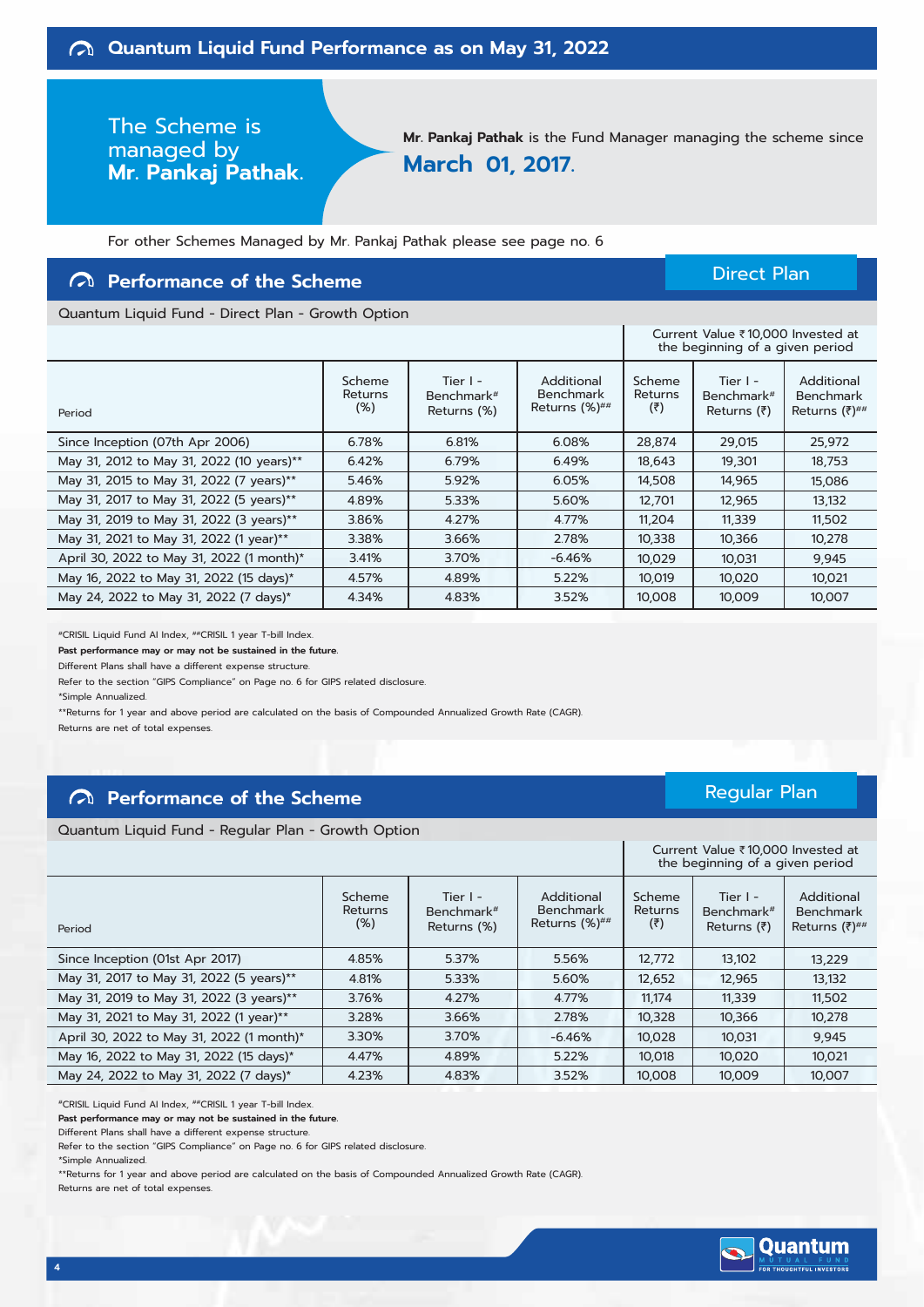#### **Exit Load:**

| <b>Investor Exit Upon Subscription</b> | % of Exit Load |
|----------------------------------------|----------------|
| Day 1                                  | 0.0070%        |
| Day 2                                  | 0.0065%        |
| Day 3                                  | 0.0060%        |
| $\overline{Day 4}$                     | 0.0055%        |
| Day 5                                  | 0.0050%        |
| Day 6                                  | 0.0045%        |
| Day 7 Onwards                          | <b>NIL</b>     |

**Note: Redemption / Switched Outs will be done on First in First out (FIFO) basis.**

**The above mentioned Exit Load shall be equally applicable to Systematic Withdrawal Plan (SWP), Systematic Transfer Plan (STP) and Switches including existing installment of existing SIPs/ STPs / SWPs falling due after the effective date.**

**However, no exit load will be charged for switching between option / plan within the scheme.**

| Portfolio as on May 31, 2022<br><b>QUANTUM LIQUID FUND</b> |                   |                                   |                                 |                    |                      |
|------------------------------------------------------------|-------------------|-----------------------------------|---------------------------------|--------------------|----------------------|
| Name of Instrument                                         | Rating            | Residual<br>Maturity<br>(in days) | Market<br>Value<br>(₹ in Lakhs) | % to Net<br>Assets | Yield to<br>Maturity |
| <b>DEBT INSTRUMENTS</b>                                    |                   |                                   |                                 |                    |                      |
| A. Listed /Awaiting listing on Stock Exchanges             |                   |                                   |                                 |                    |                      |
|                                                            |                   |                                   |                                 |                    |                      |
| i) Bonds                                                   |                   |                                   |                                 |                    |                      |
| 1.7.62% HUDCO NCD (MD 15/07/2022)                          | <b>ICRA AAA</b>   | 45                                | 2,507.26                        | 4.87%              | 4.87%                |
| 2. 7.27% NHAI NCD (MD 06/06/2022)                          | <b>CRISIL AAA</b> | 6                                 | 2,500.84                        | 4.86%              | 4.49%                |
| <b>Total of Bonds</b>                                      |                   |                                   | 5,008.10                        | 9.73%              |                      |
| ii) Government Securities                                  |                   |                                   |                                 |                    |                      |
| 1.4.54% Maharashtra SDL (MD 03/06/2022)                    | Sovereign         | 3                                 | 2,500.01                        | 4.86%              | 4.43%                |
|                                                            |                   |                                   |                                 |                    |                      |
| <b>Total of Government Securities</b>                      |                   |                                   | 2,500.01                        | 4.86%              |                      |
|                                                            |                   |                                   |                                 |                    |                      |
| <b>B. Privately Placed/Unlisted</b>                        |                   | <b>NIL</b>                        | <b>NIL</b>                      | NIL                | <b>NIL</b>           |
| <b>C. Securitized Debt Instruments</b>                     |                   | <b>NIL</b>                        | <b>NIL</b>                      | NIL                | <b>NIL</b>           |
| <b>Total of Debt Instruments</b>                           |                   |                                   | 7,508.11                        | 14.59%             |                      |
|                                                            |                   |                                   |                                 |                    |                      |
| <b>MONEY MARKET INSTRUMENTS</b>                            |                   |                                   |                                 |                    |                      |
|                                                            |                   |                                   |                                 |                    |                      |
| A. Treasury Bills (T-Bill)                                 |                   |                                   |                                 |                    |                      |
| 1. 91 Days Tbill (MD 11/08/2022)                           | Sovereign         | 72                                | 8,421.09                        | 16.37%             | 4.82%                |
| 2. 91 Days Tbill (MD 13/07/2022)                           | Sovereign         | 43                                | 6,465.43                        | 12.57%             | 4.65%                |
| 3. 91 Days Tbill (MD 07/07/2022)                           | Sovereign         | 37                                | 4,977.43                        | 9.67%              | 4.60%                |
| 4. 91 Days Tbill (MD 30/06/2022)                           | Sovereign         | 30                                | 4,484.86                        | 8.72%              | 4.25%                |
| 5. 91 Days Tbill (MD 02/06/2022)                           | Sovereign         | 2                                 | 2,499.71                        | 4.86%              | 4.20%                |
| 6. 182 Days Tbill (MD 21/07/2022)                          | Sovereign         | 51                                | 2,484.00                        | 4.83%              | 4.70%                |
| <b>Total of T-Bill</b>                                     |                   |                                   | 29,332.52                       | 57.02%             |                      |
| <b>B. Commercial Papers (CP)</b>                           |                   |                                   |                                 |                    |                      |
| 1. NTPC Limited CP (MD 22/07/2022)                         | ICRA A1+          | 52                                | 2,483.12                        | 4.83%              | 4.87%                |
| 2. Export Import Bank of India CP (MD 29/07/2022)          | CRISIL A1+        | 59                                | 2,480.76                        | 4.82%              | 4.88%                |
| 3. National Bank For Agri & Rural CP (MD 30/08/2022)       | ICRA A1+          | 91                                | 2,468.77                        | 4.80%              | 5.13%                |
| C. Certificate of Deposits (CD)                            |                   |                                   |                                 |                    |                      |
| 1. Bank of Baroda CD (MD 17/08/2022)                       | ICRA A1+          | 78                                | 2,473.96                        | 4.81%              | 4.99%                |
| <b>Total of CPs</b><br>C. TREPS*                           |                   |                                   | 2,473.96<br>4,292.46            | 4.81%<br>8.34%     | 4.13%                |
| <b>Total of Money Market Instruments</b>                   |                   |                                   | 43,531.59                       | 84.62%             |                      |
| Net Receivable/(payable)                                   |                   |                                   | 410.04                          | 0.79%              |                      |

\* Cash & Cash Equivalents